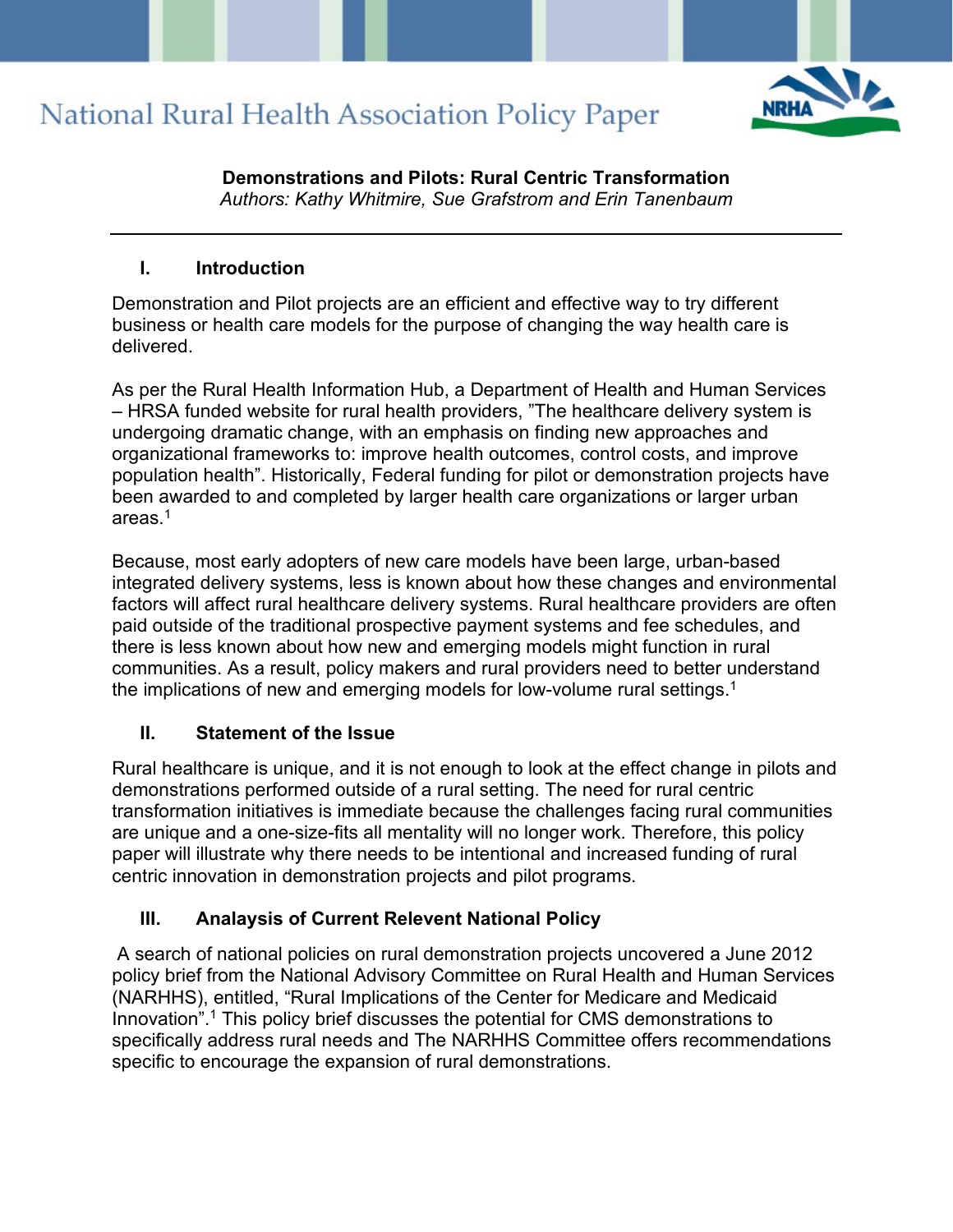

This brief published on June 2012 outlined six recommendations for The Center for Medicare and Medicaid Services' (CMS) Center for Medicare and Medicaid Innovation(CMMI) that was established under the Affordable Care Act. The CMMI's statutory purpose is to "test" innovative payment and service delivery models to reduce program expenditures under the applicable titles while preserving or enhancing the quality of care furnished to Medicare, Medicaid, and Children's Health Insurance Program(CHIP) beneficiaries.

Some of the recommendations specifically addressed ways to expand the number of rural projects being proposed and funded. They included focusing on rural centric transformative policies such as:

- Encouraging applications from rural providers by offering advice and technical assistance in preparing applications
- Establish a group of rural advisors within CMMI Innovations Advisors to ensure a rural voice and appropriate measurement systems for rural health care
- Develop incentives for evaluation and measurement to encourage collaboration between urban and rural

Since over 50 million people getting their care at 1,327 Critical-Access Hospitals and 3,950 Rural Health Centers experimentation and testing of approaches specific to rural settings is needed if reform of the whole system is to be achieved.<sup>2</sup>

These recommendations reflect an increased recognition that what works in urban health care settings cannot be applied to rural settings without testing it in lower-volume and lower population areas. "There is ample evidence that the failure to consider the unique needs of rural America has, in the past, led to unintended disparities between medical care systems in urban and rural areas."

Also increasing at the federal level, is the DHHS's Federal Office of Rural Health Policy which has funded the Rural Health Value Program which has as its focus, " to understand how new health care delivery and financing systems affect rural communities and providers".2

In addition, the Rural Health Information Hub's website contains a section entitled, "Why Rural-specific Demonstration Projects Are Needed" which describes the reasons for funding rural demonstration projects and the wide range of rural-specific funding opportunities.3

### **IV. Analysis of Current NRHA Policy Positions Relevant to the Issue**

*Policy Paper*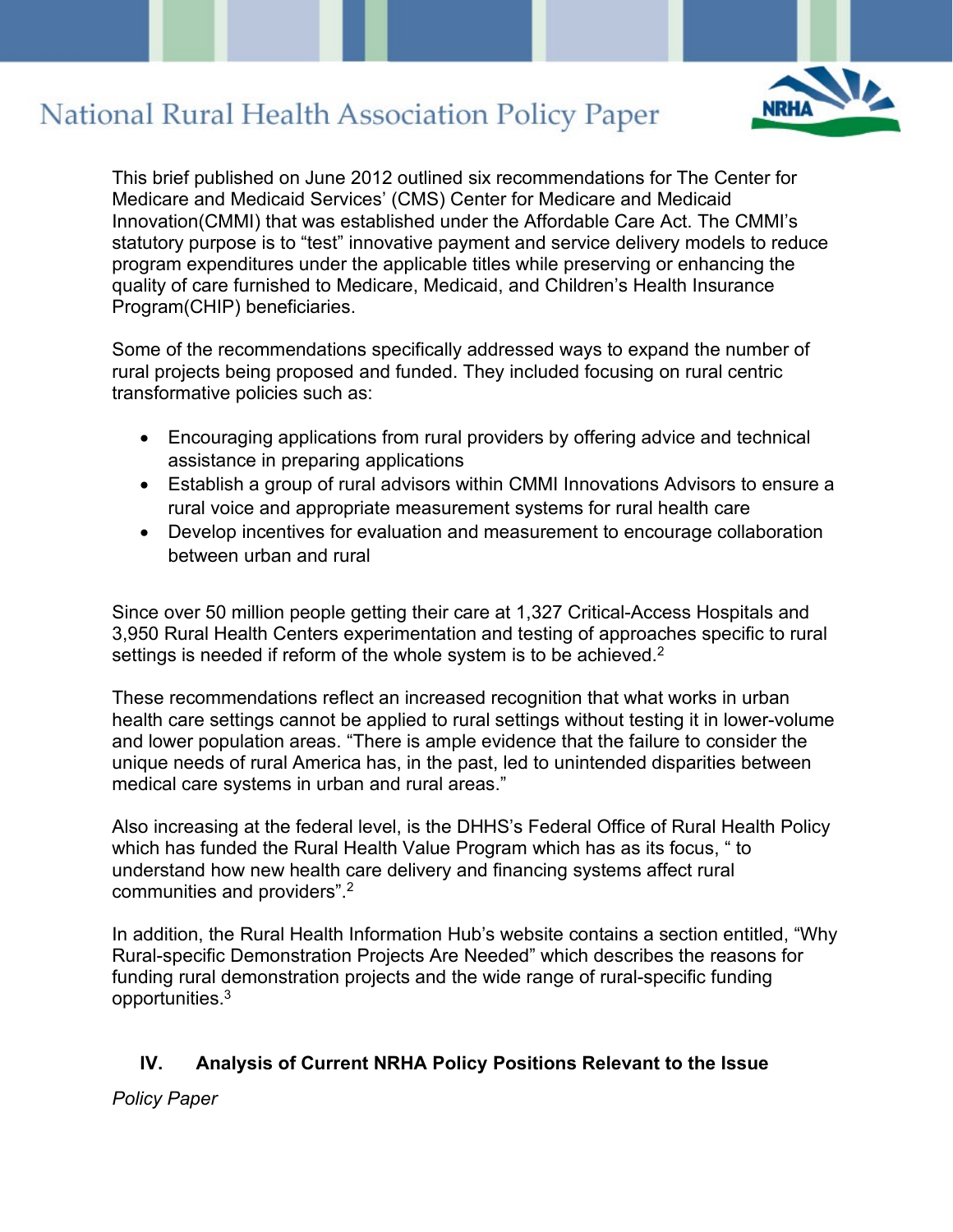

#### Rural Hospital Participation in the Medicare Shared Savings Program – NRHA Policy Paper 2013

The adoption of the Rural Hospital Participation in the Medicare Shared Savings Program (MSSP) Policy Brief pointed out the disadvantage that rural providers had in applying for incentives to improve care, improve patient health and lower costs. Specifically, providers in rural areas were not eligible to apply because they didn't have enough volume in their rural practices and their affiliate providers were not eligible. Therefore, this incentive program left most rural providers the opportunity to alter their delivery systems and take advantage of financial incentives for health care reform.4

Consequently, "A final rule issued in June 2015 included modifications to program regulations to facilitate participation by Accountable Care Organizations of the MMSP that include rural providers."4

Following are some of the results from MSSP adoption by Caravan Health's Accountable Care Organizations rural providers from 2016:

- Average net savings of nearly \$1.1 million per ACO.
- Average savings of \$101.32 per Medicare beneficiary.
- A perfect (100 percent) quality reporting score achieved by each ACO in its first
- year of program participation, and an average year two quality score of 96 percent.5

As evidenced by the results above, rural providers can succeed in achieving savings for Medicare beneficiaries while increasing quality scores as evidenced by the MSSP program and its results.

### *NRHA Request for Information (RFI)*

#### CMS Innovation Center (Innovation Center) New Direction - Dr. Alan Morgan, CEO National Rural Health Association

A Request For Information (RFI) was issued by CMS' Innovation Center for feedback on a new direction to "promote patient-centered care and test market-driven reforms that empower beneficiaries as consumers, provide price transparency, increase choices and competition to drive quality, reduce costs, and improve outcomes".6 In response, NRHA CEO Alan Morgan responded with two positions of the NRHA.

First, he advocated for a focus on rural centric transformation initiatives that could be the catalyst for future legislative changes that would aid rural hospitals. Dr. Morgan, citing the two demonstration programs that operated between 1991-1994 (EACH-RPCH and MAF) and became the catalyst for legislation that created the Critical Access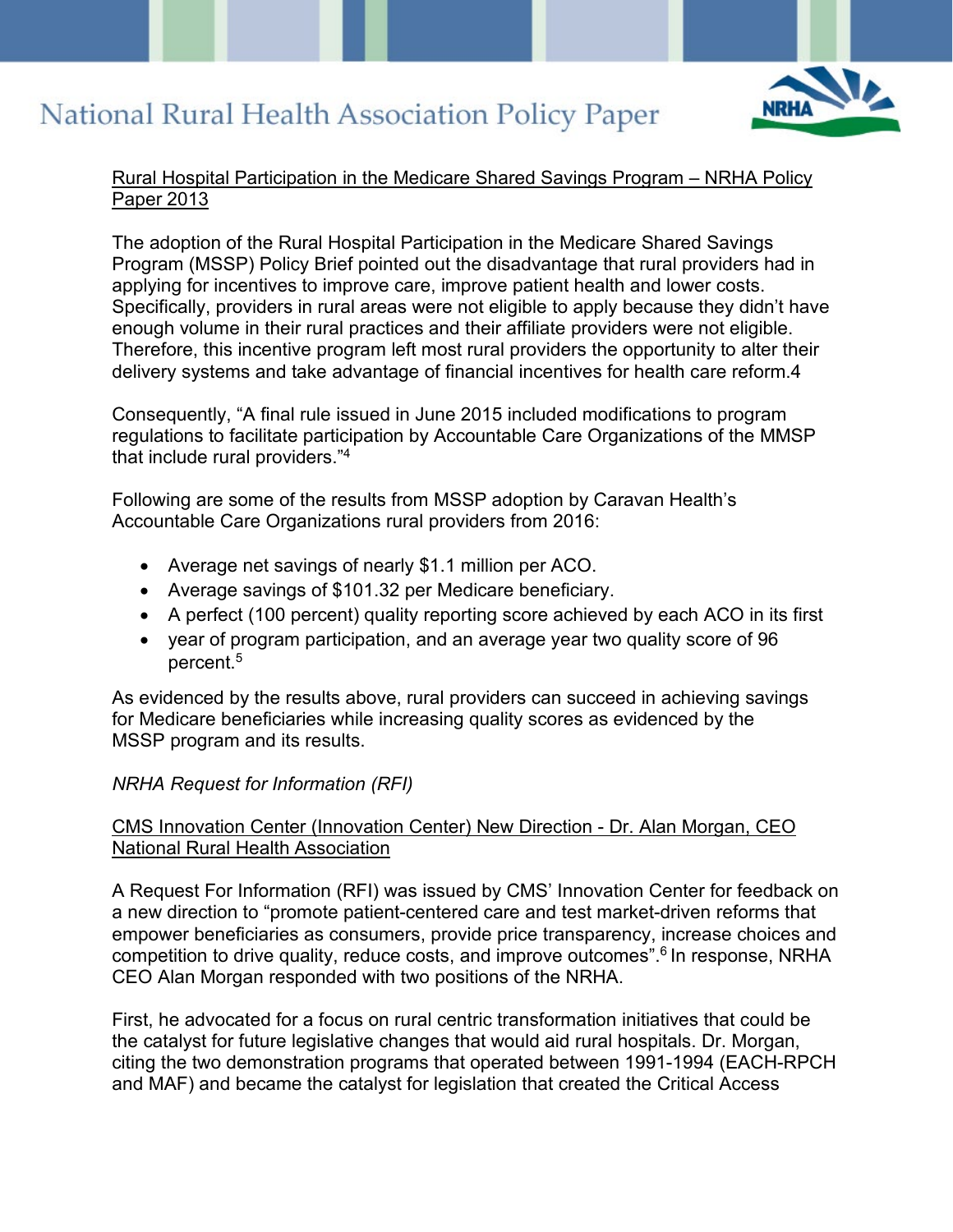

Hospital designation. The current proposed legislation of creating a new Medicare payment designation, the Community Outpatient Hospital will ensure access to emergency care and allow hospitals to offer outpatient care that meets the health needs of the community.

Second, the NRHA advocates for the testing of a new model of healthcare delivery that focuses priority on rural areas by creating a unique value-based purchasing program with Critical Access Hospitals. In this model, would implement payment incentives tied to performance on: Evidence-based care, mortality, safety, patient experience, care coordination and spending.7

#### **V. Data Analysis of the Need for Rural Demonstration Projects**

Due to significant differences in the characteristics of rural compared to urban, demonstration and pilot projects must be awarded that test care and payment models on community demographics and characteristics that are specific to rural areas.

Rural areas have significant challenges from urban areas as evidenced by the following statistics. This list is not comprehensive but merely outlines the substantial differences that would significantly affect the application of demonstration and pilot projects tested in urban areas and applied to rural areas.

#### *Moral Inequity*

The mortality rate is higher among people who live in rural areas compared to those who live in urban areas. Although mortality rates are decreasing overall, the gap between urban and rural mortality rates is steadily rising (Figure 1) with the most remote areas (non-core) having the largest gap.8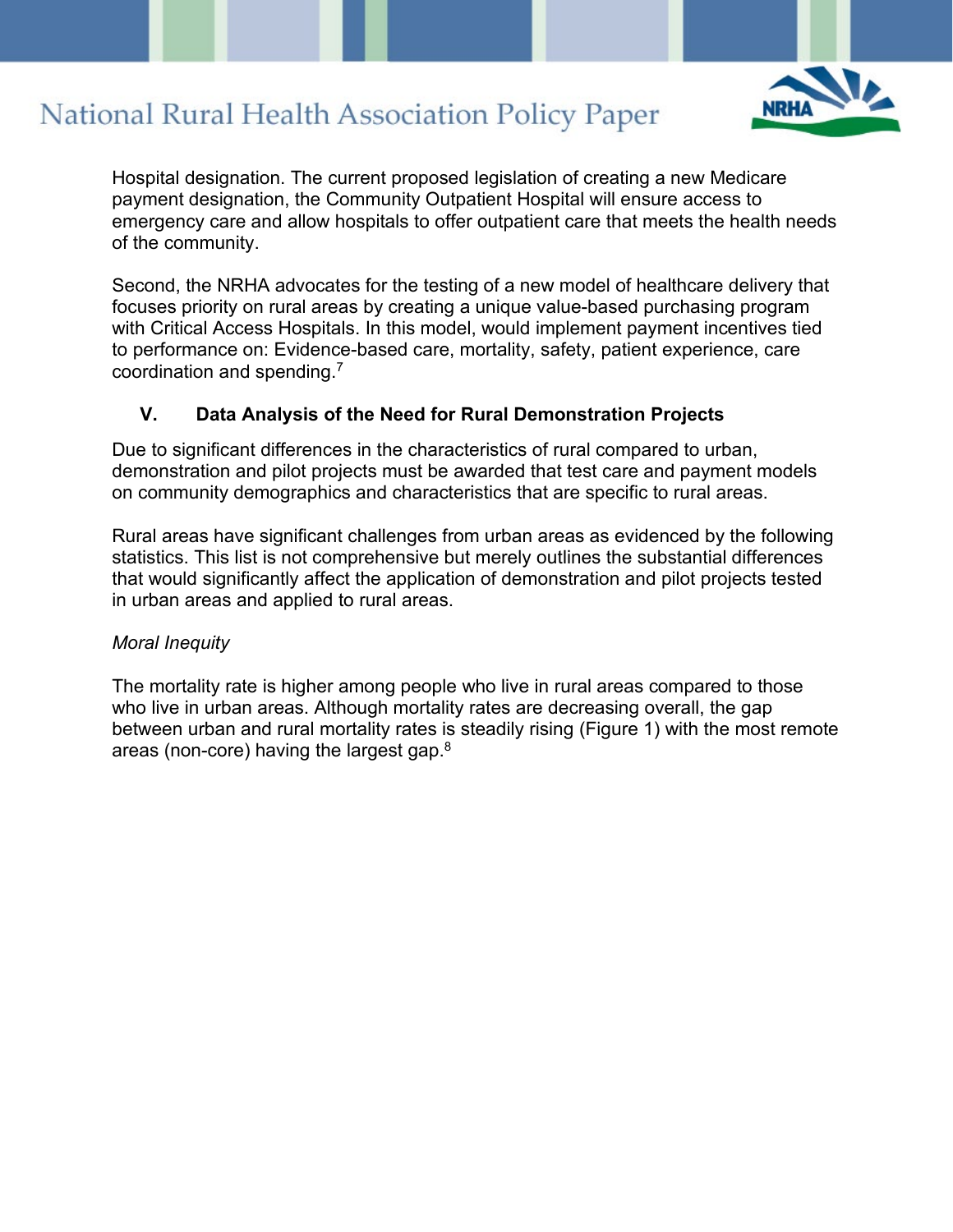



Figure 1 All-Cause Mortality Rate by NCHS Urban-Rural Status, per 100,000 Persons, Age Adjusted

#### *Health Disparities*

In general, rural residence tend to be older, more likely to be overweight or obese, sicker, and have a higher rate of disabilities. Rural residents suffer disproportionately from chemical dependency.9

Across all demographics and age levels have higher smoking rates, higher rates of alcohol abuse and the current opioid problem in rural America is deemed as an "epidemic" in comparison to their urban counterparts.<sup>9,10</sup>

In 2014, many deaths among rural Americans were potentially preventable, including 25,000 from heart disease, 19,000 from cancer, 12,000 from unintentional injuries, 11,000 from chronic lower respiratory disease, and 4,000 from stroke.<sup>9</sup>

#### *Lack of Adequate Healthcare Coverage*

Rural residents do not enjoy the high rates of employer-provided coverage that their urban counterparts have. In fact, with respect to insurance coverage: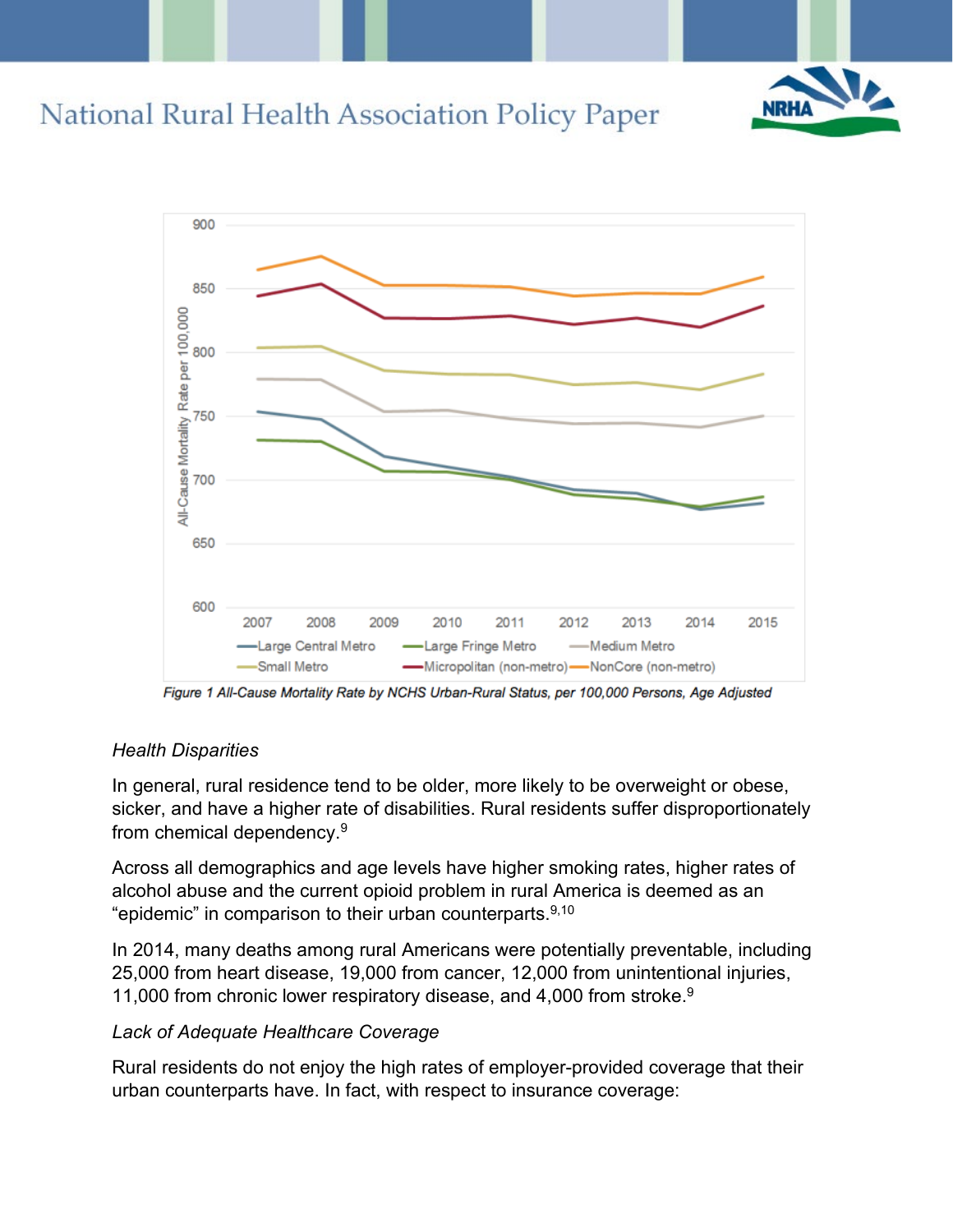

- Rural residence are less likely to be employed, more likely to have a disability, and more likely to be in poverty or low-income.
- Private medical insurance coverage is 3% less and uninsured rate is higher in rural areas. Medicaid helps fill this gap in private coverage, covering nearly one in four (24%) nonelderly individuals in rural areas.<sup>11</sup>

### *Transportation Barriers*

Access to care is also a concern for rural residents. Public transit is either non-existent or very limited. When public transit is available, 90% or more rural transit providers requires a reservation and cannot be summoned on demand limiting options for people who need to make unscheduled visits to health care providers, grocery stores or other activities of daily living.12

### *Adequate Access to Rural Providers and Other Workforce Obstacles*

- The healthcare workforce in rural America is less educated than in urban.<sup>13</sup>
- There are more physicians available in metropolitan areas compared to rural areas to serve residents. i.e. there are 53 physicians to serve a metro population of 100,000 compared to 40 to serve the same size population in rural areas.<sup>13</sup>
- Because of small inpatient census and payer mix, rural hospitals face unique challenges trying to stay open. From 2005 to July 2016, 118 rural hospitals closed permanently with an additional 7 closing and later reopened, leaving communities without access to primary care.14

### **VI. Recommendations**

As illustrated in this policy brief by the evidence presented there is a need for demonstration and pilot projects in rural areas need to be increased. If significant changes in health care delivery and funding are to be made on a national scale, then demonstration and pilot projects must be tested that cover rural as well as urban areas. Rural centric transformation can only occur if the following recommendations are followed which include:

- 1. Increase Rural Applications for Demonstration and Pilot Projects More rural applications for state and federal agencies offering demonstration projects and pilot programs should be encouraged by offering advice and technical assistance to rural facilities in the preparation of applications.
- 2. Rural Advisory Members Should be Included on Selection Committees of Rural Projects Whenever possible, selection and advisory committees that award demonstration and pilot projects should include rural advisors to ensure a rural voice and establish measurement systems that are relevant to rural health care.
- 3. Rural Demonstration and Pilot Programs are Evaluated with Rural Metrics not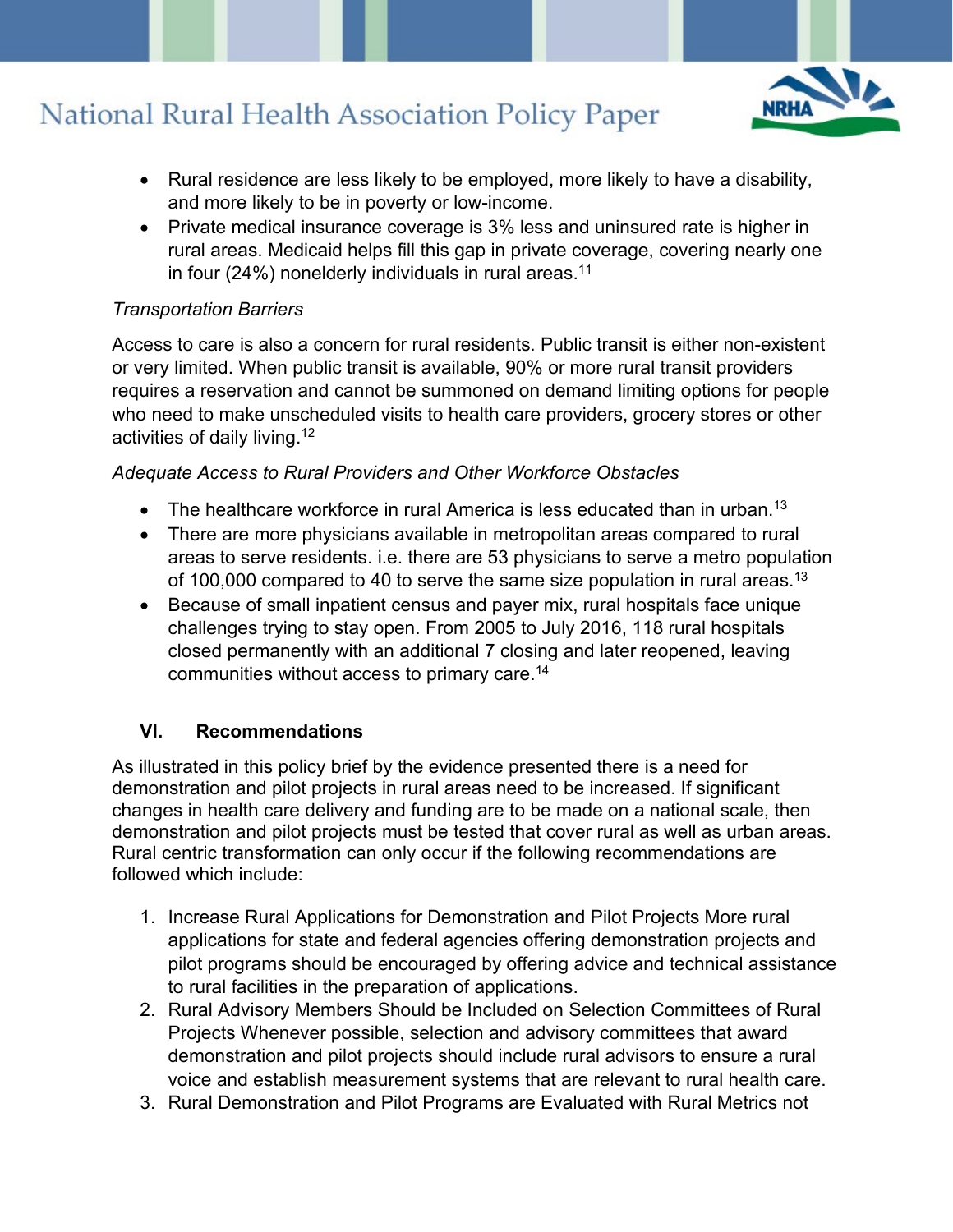

Urban Evaluation of urban-rural demonstrations should be on a systematic basis so small increases in rural costs are offset by system-wide quality improvement. This could also include developing specific evaluation and measurement incentives to encourage collaboration across urban and rural lines which would include a preference during grant scoring.

- 4. Implement a "Plug and Play" Model for Rural Demonstration and Pilot Projects Encourage small, rural health care providers to participate in demonstration and pilot projects by streamlining applications processes, implementation and reporting requirements, etc. by offering simple, easy-to-follow instructions void of "government" speak that are easily understood by those working in rural healthcare.
- 5. Support CMS Payment Reform

#### *Value-Based Purchasing*

To transform clinical and financial models at Critical Access Hospitals, implement a new model of Value-Based Purchasing that improves the quality of healthcare and the patient's experience of care while simultaneously reducing inpatient and outpatient costs in rural communities.7

#### *Community Outpatient Hospital*

Moving away from volume-based payment for inpatient to a "Community Outpatient Hospital(COH) Medicare designation will help to ensure the future of medical services in rural communities. "The COH will ensure access to emergency care and allow hospitals the choice to offer outpatient care that meets the population health needs of their rural community."15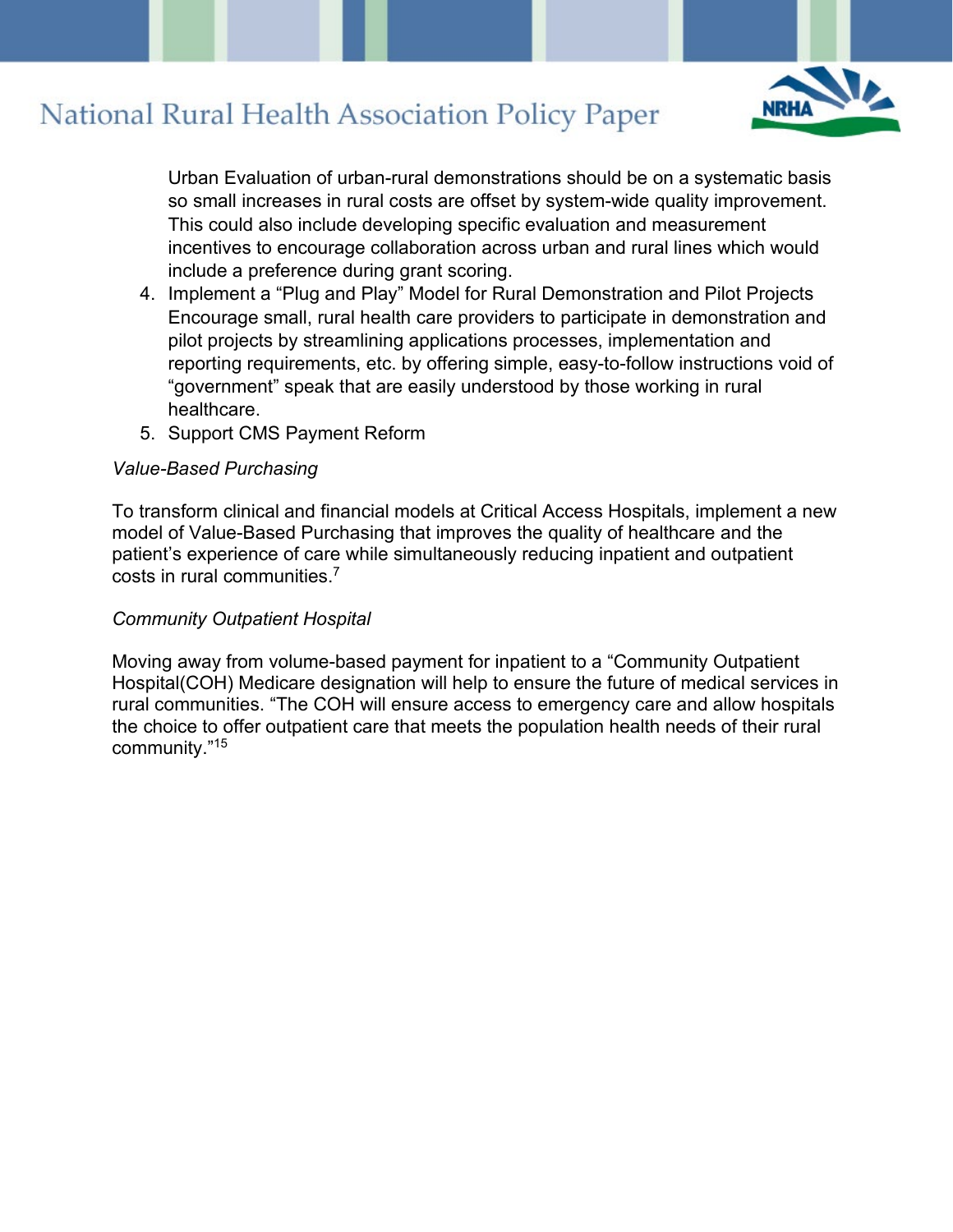

#### **Bibliography**

- 1. National Advisory Committee on Rural Health and Human(NACRHHS). Rural Implications of the Center for Medicare and Medicaid Innovation Policy Brief 2012. 2012. https://www.hrsa.gov/advisorycommittees/rural/publications/ruralimplicationjune2 0 12.pdf. Accessed October 8, 2017.
- 2. Rural Health Value Aims. https://www.publichealth.uiowa.edu/ruralhealthvalue/about/RHV Summary.pdf. Accessed October 9, 2017.
- 3. Testing New Approaches Rural Health Information Hub. https://www.ruralhealthinfo.org/new-approaches. Accessed October 8, 2017.
- 4. Rural Hospital Participation in the Medicare Shared Savings Program. https://www.ruralhealthweb.org/getattachment/Advocate/PolicyDocuments/Rural HospitalMedicareSharedSavingsFeb2013.pdf.aspx?lang=enUS. Accessed November 6, 2017.
- 5. Caravan Health ACOs Achieved More Than \$26M In Savings In 2016, Higher Than Average Quality Scores, New CMS Report Reveals - Caravan Health. https://caravanhealth.com/caravan-health-acos-achieved-26m-savings-2016/. Accessed January 2, 2018.
- 6. Background I. Centers for Medicare & Medicaid Services: Innovation Center New Direction. https://innovation.cms.gov/Files/x/newdirection-rfi.pdf. Accessed January 2, 2018.
- 7. CAH VBP-Roadmap.
- 8. Hoffman A, Holmes M. Regional Differences in Rural and Urban Mortality Trends. 2017;(August):1-4.
- 9. Michael Meit A, Alana Knudson M, Gilbert T, et al. The 2014 Update of the RuralUrban Chartbook The Rural Health Reform Policy Research Center. 2014. http://www.ruralhealthresearch.org/. Accessed November 6, 2017.